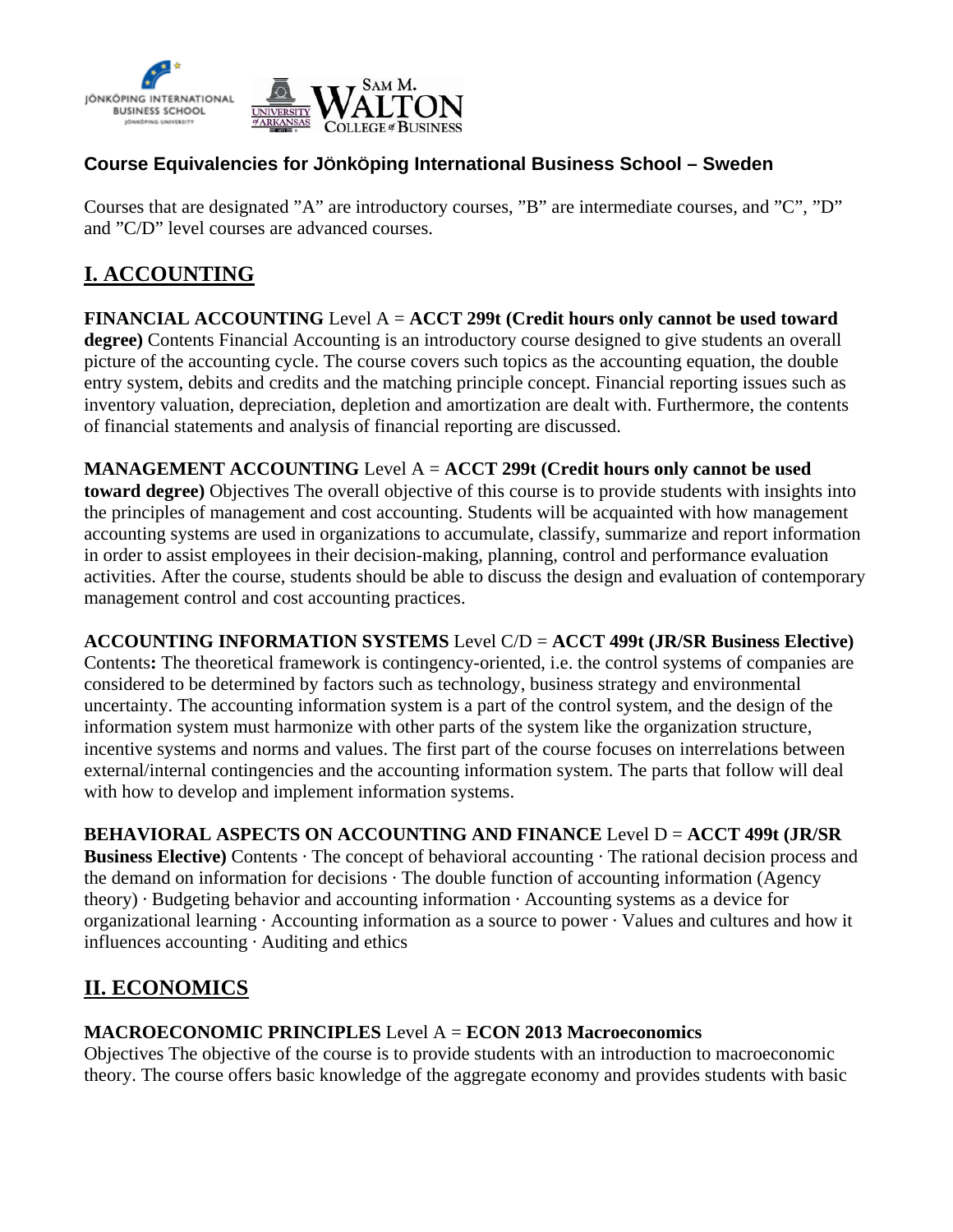analytic tools to evaluate macroeconomic policy. The course lays the foundation for intermediate courses where knowledge of macroeconomics is a pre-requisite.

# **MICROECONOMIC PRINCIPLES** Level A = **ECON 2023 Microeconomics**

Objectives The objective of the course is to provide students with elementary knowledge of microeconomics. Students are introduced to basic concepts of consumer choice, production theory, the functioning of different markets, and the importance of prices for efficient recourse allocations. The course lays the foundation for intermediate courses where knowledge of microeconomics is a prerequisite.

### **ECONOMIC GEOGRAPHY II** Level A = **General Education Elective Only**

Contents Important parts are as follows: The changing picture of international trade and production · Development and spread of Transnational Corporations (TNC) · The political dimension: the nationstate · Globalization and regionalization· The breaking up of national system of production · Global changes within different manufacturing and service industries · Knowledge and labor: brain drain or brain gain? · The future of international economic activity.

### **ECONOMIC GEOGRAPHY III** Level A = **General Education Elective Only**

Contents Important subjects are industry, services, transport/infrastructure, and regional issues. Other aspects are migration, social change, and urban development. The course covers the European Union as an entity, different regions but also individual countries. Changes within the Eastern European countries, the increasing expansion of the EU, and the Mediterranean dimension are other important parts of the course.

# **INTERMEDIATE MACROECONOMIC THEORY B** Level B = **ECON 3133 Macroeconomic**

**Theory** Objectives The goal of this course is to familiarize the students with the economic analysis of aggregate phenomena such as growth and investment, employment, changes in the price level, and international linkages. Attention is paid both to the models providing formal descriptions of the phenomena and to the implications of such models from the point of view of policy and decision-making in general. The course will build on the basic concepts developed in the introductory courses in microand macro-economics.

# **INTERMEDIATE MICROECONOMIC THEORY B** Level B = **ECON 3033 Microeconomics**

**Theory** Objectives The objective of the course is to develop an extensive understanding of the behavior of consumers, laborers, and firms, individually and collectively. The course considers such behavior when there is perfect information by all actors and when these actors face risk.

# **INTERNATIONAL MACROECONOMICS AND FINANCE** Level A = **ECON 4643 International**

**Monetary Policy** Objectives The objective of the course is to develop a deeper understanding of how a macroeconomy behaves when it is open to trade and capital flows with other countries. The course is also concerned with exchange rate determination and monetary behavior under fixed exchange rates and policies involving exchange rates.

# **INTERNATIONAL TRADE THEORY** Level A = **ECON 4633 International Trade Policy**

Objectives The objective of the course is to give the student a basic knowledge about international trade theory. The course considers the gains from trade, how patterns of trade are determined, and the impact of various trade policies.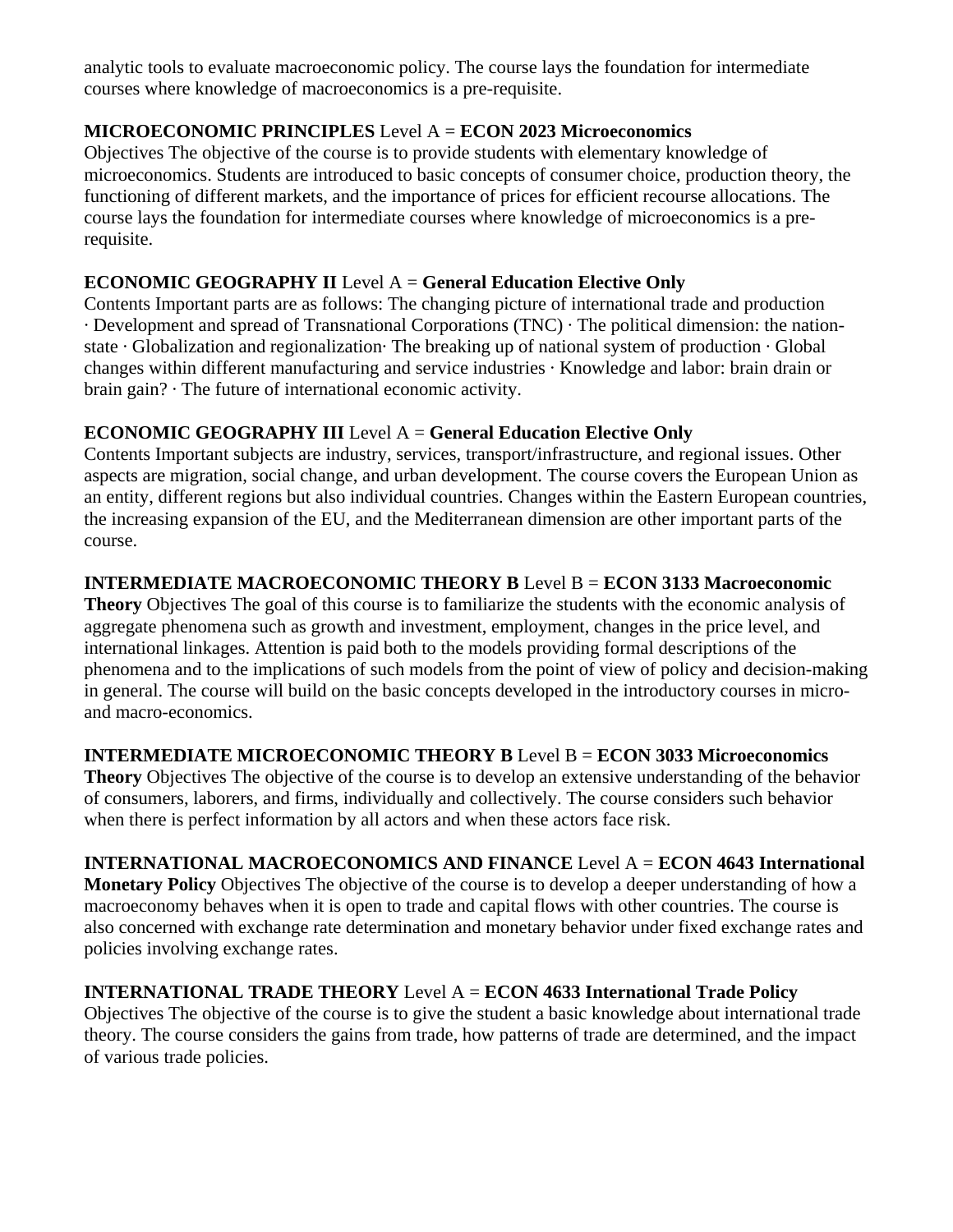# **LOCATION AND TRADE** Level B = **ECON 399t (Jr/Sr Econ or Jr/Sr Business Elective)**

Objectives The objective of the course is to give students knowledge of regional and interregional economics and theories of location. The course will provide an ability to critically analyze economic problems relating to location, specialization and trade for regions of different types.

# **SWEDEN IN THE GLOBAL ECONOMY** Level B = **ECON 399t (Jr/Sr Econ or Jr/Sr Business**

**Elective)** Objectives The aim of this course is to provide a general understanding of the Swedish economy, focusing on various economic and political phenomena in an international context. The course covers the effects of high long-term growth and the last decades of difficulties, as well as discussions about the welfare state and its role in the Swedish economy.

### **COMPARATIVE EUROPEAN PUBLIC ECONOMICS** Level B= **ECON 399t (Jr/Sr Econ or**

**Business Elective)** Contents Important elements of the course are the following: Economics and government: The European Union, states, and municipalities. Aspects of legitimacy on markets and policies. Collective goods and choices, welfare economic analysis of activities and projects.

# **ENTREPRENEURSHIP, INNOVATION AND SMALL BUSINESS ECONOMICS** Level B =

**ECON 399t (Jr/Sr Econ or Business Elective)** Objectives The objective of the course is to increase the students' knowledge and understanding of the role of entrepreneurship, innovation, including a focus on small and medium-sized enterprises in modern, industrialized economies.

### **INDUSTRIAL ORGANISATION** Level B = **ECON 499t (Jr/Sr Econ or Business Elective)**

Contents· Firms, organizations, and contracts· Theory of the firm and costs· Market structures · Business practices: strategies and conduct· Information and advertising· Dynamic models · Government policies and their effects

#### **EUROPEAN ECONOMIC INTERGRATION** Level B = **ECON 399t (Jr/Sr Econ or Business**

**Elective)** Contents An overview of the economic history of Europe during the last 1,000 years with special emphasis on economic integration. An overview of relevant economic theories. An overview of the empirical developments in the four "freedoms" areas.

# **III. FINANCE**

# **FINANCIAL MANAGEMENT** Level B = **FINN 3043 Principles of Finance**

Contents The course starts with an analysis of the determinants of the cash-flows within the firm, the firm's financial statements and the ratios that are commonly used to summarize the financial situation of the firm.

#### **CORPORATE FINANCE FOR EXECUTIVES** Level C/D = **FINN 3603 Intermediate Financial**

**Management** Contents Important areas are as follows: foundational investment theory; behavior, function, efficiency, and pricing of capital in stock and credit markets; Capital Asset Pricing Model, and portfolio theory; capital structure, capital costs, and dividend policy; options, warrants, and convertibles; and hedging tools in the credit market.

# **COST CONTROL SYSTEMS** Level C/D =

This course will not be offered during academic year 2004-2005. Contents The course will cover a review of current developments in management accounting in the academic literature in broad terms in order to assess the current state-of-the-art and advances in a number of areas which directly impinge on cost and management accounting practice. The readings are intended to update conventional textbooks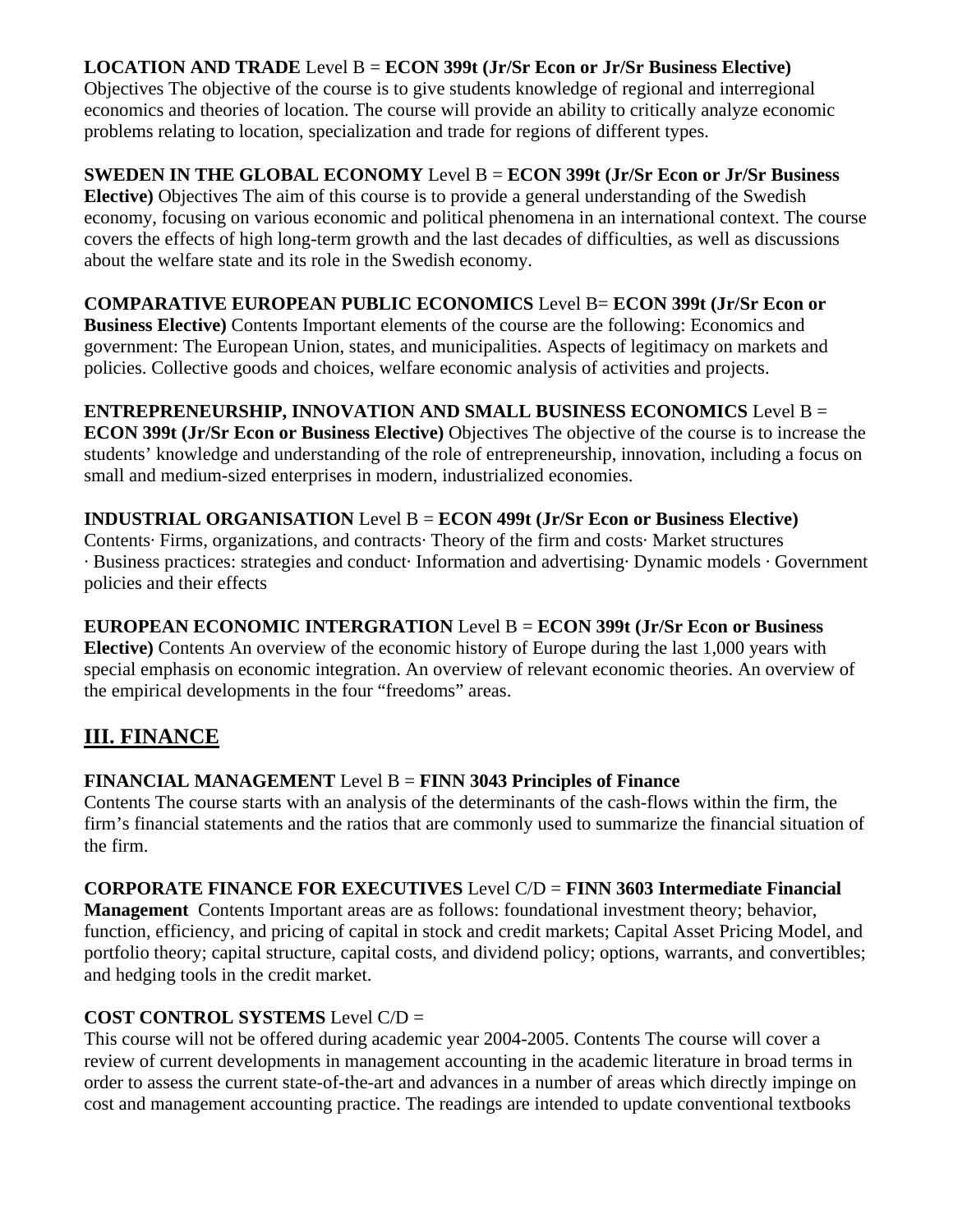and to expand important areas which are not normally well covered. The course will, for example, cover Activity-Based Costing (ABC) and Management (ABM), Japanese Cost Management, The Balanced Scorecard, Strategic Cost Management, and Process Management.

# **DERIVATIVE SECURITIES** Level D =

Contents The course will start with a broad review of the structure, the basic features and the uses of derivative securities. Subsequently, we will consider arbitrage pricing, with a special emphasis on its applications to the pricing of derivative securities. Some slightly more complex derivatives, such as warrants issued by companies and "exotic options" - will be considered in the next stage, together with additional examples of applications of the theory developed to deal with derivatives.

# **ENTREPRENEURIAL FINANCE AND VENTURE CAPITAL** Level C/D =

Contents Attention will be paid to the acquisition of financing for new ventures, financial management of new and growing businesses, and the harvest of the entrepreneurial venture. Specifically, the course will cover entry strategies, legal forms of businesses, determining financial requirements for the startup/and or growing business, meeting financial requirements, risk capital, and harvest strategies.

# **INTERNATIONAL FINANCE FROM CFO PERSPECTIVE** Level C/D =

Objectives The objective of the course is to introduce the student to the opportunities created by the access to international financial markets, and to the problems faced by the companies operating in such markets. Contents The main topics covered are: The international financial environment and exchange markets, Institutional aspects of different financial markets, Dealing with foreign exchange risk, Foreign direct investments.

# **IV. INFORMATION SYSTEMS**

# **DECISION SUPPORT SYSTEMS** Level C/D = **ISYS 399t (Jr/Sr Business Elective)**

Objectives This course focuses on the practical issues relating to the introduction and use of decision support systems in a wide range of business and engineering situations. Particular attention is given to understanding how to build models and systems to support decision making in various fictional areas of business, and how business can benefit from them.

# **ERP AND STANDARD SOFTWARE** Level D = **WCOB 4213/5213 ERP Fundamentals**

Objectives After this module, the students should have acquired knowledge of the architecture and use of Standard Business Software and especially Enterprise Resource Planning Systems (ERP).

# **INTERNET, WWW AND THE TECHNOLOGY BEHIND** Level D = **ISYS 4133 E Business**

**Development** Objectives Provide the student with knowledge and understanding of the technologies used in, and the principles of the Internet. Contents Protocols of the Internet: http· SMTP· POP3 Techniques for information presenting: CSS, dhtml, WWW Programming: Scripting languages (CGI, ASP+, PHP, Python e.g.) Components (in VB, C++) Database connectivity: Servers and their configuration and management, Security techniques on WWW (SSL, https e.g.)

# **Introduction to Electronic Commerce** Level C = **ISYS 399t (Jr/Sr Business Elective)**

Objectives The aim of this course is to provide qualified analysis of matters related to electronic commerce. Since knowledge from different areas of research is required, the course includes informatics, marketing, and law. The impact of the global environment is penetrated.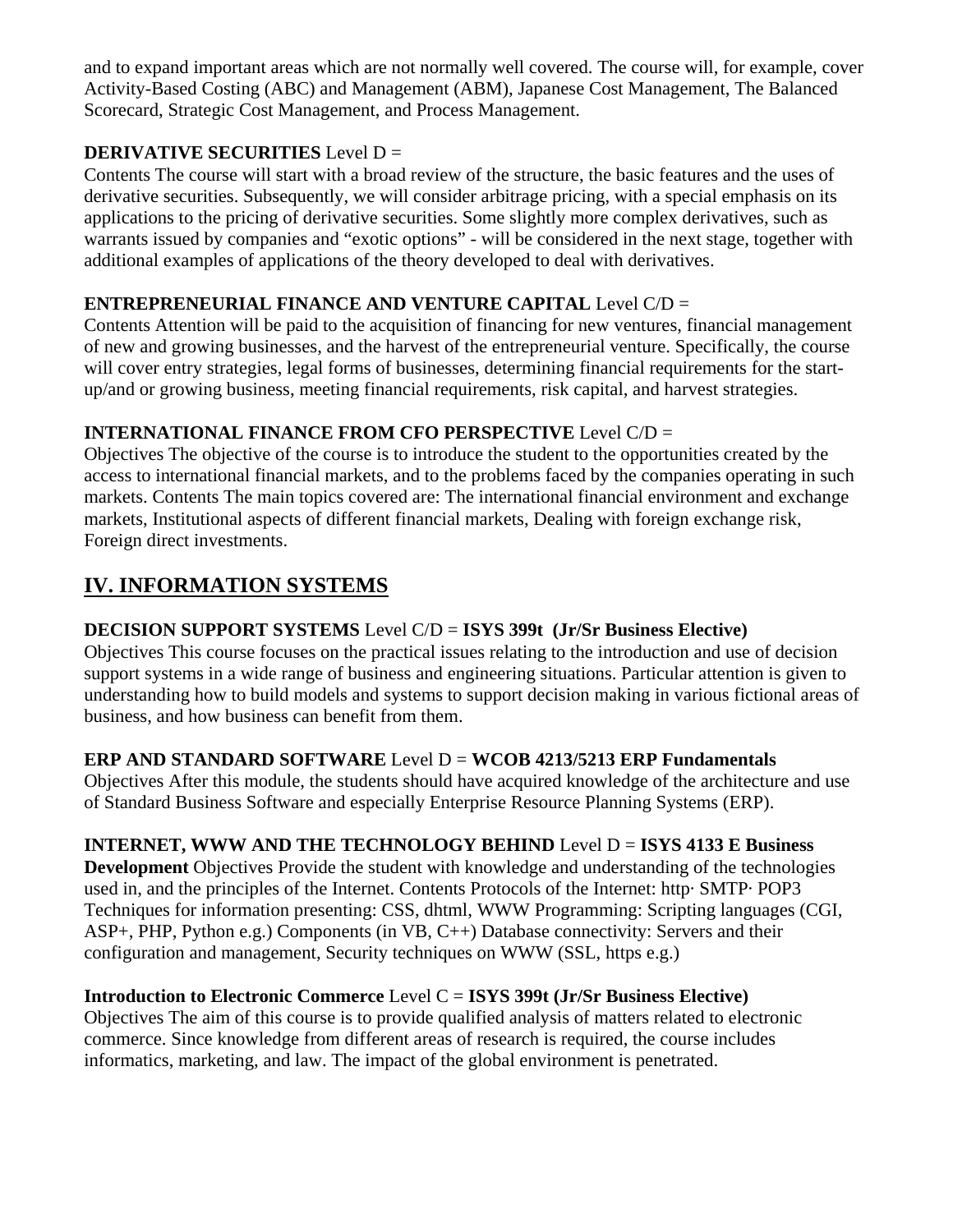### **KNOWLEDGE MANAGEMENT** Level D = **ISYS 4293 Business Decision Making**

Contents Topics and issues addressed: the knowledge concept – tacit vs. explicit knowledge, individual vs. organizational knowledge, etc.· knowledge management – definitions and theories· knowledge management strategies· enabling knowledge creation· activities in knowledge management processes· knowledge management and ICT – knowledge management systems· learning and knowledge diffusion· deployment of knowledge· intellectual capital.

**OBJECTS, COMPONETS AND SOFTWARE DEVELOPMENT** Level C/D = **ISYS 4333 Object-Oriented Technologies Seminar**, Objectives The course will provide the student with the following: knowledge of system architecture and system interaction. Theories on advanced object-oriented concepts.

**STRATEGIC PLANNING OF IT SUPPORT FOR BUSINESS DEVELOPMENT** Level D = **ISYS 4263 Information Technology Strategy**, Objectives The objective of this course is to give the students knowledge in strategic planning of IT support and to provide them with skills in applying this knowledge in business development.

# **SYSTEM DEVELOPMENT - TRENDS IN RESEARCH AND PRACTICE** Level C/D = **ISYS 499t**

**(Jr/Sr Business Elective)** This course will not be offered during academic year 2004–2005. Objectives The course gives a historical perspective on system development and knowledge about current and international research about system development. In addition, practical method modeling and evaluations of a number of current systems development methods will be performed. The needs of the work and the claims from the customer on system development will be discussed, for example, component-based views and the standard system's impact.

# **V. LAW**

# **LAW AND ECONOMICS** Level B = **BLAW 399t (Jr/Sr Business Elective)**

Contents the course begins by examining the main features of the economic approach. It then turns to a variety of applications of the approach in contracts, torts, property and other fields.

# **DEVELOPING ELECTRONIC COMMERCE CAPABILITIES** Level C = **BLAW 399t (Jr/Sr**

**Business Elective)** Contents Law covers the legal infrastructure for electronic commerce including contracts, consumer protection, jurisdiction in connection with conflicts, intellectual property rights, and taxation related to electronic commerce. The focus of the informatics part of the course is the consequences of e-commerce on business processes, business communication, and integration within business systems. Marketing covers electronic commerce on business-to-business and business-toconsumer markets by discussing new aspects of marketing and Internet business models.

# **VI. MANAGEMENT**

# **LEADERSHIP** Level C/D = **MGMT 399t (Jr/Sr Business Elective)**

Objectives The purpose of the course is to provide students with a thorough theoretical understanding of leadership in different contexts. The course is designed to develop the students' own capability and resources for leadership primarily on a theoretical level. A mix of practical and theoretical features in the course will enhance the students' ability to reflect upon different situations leaders meet in their daily work.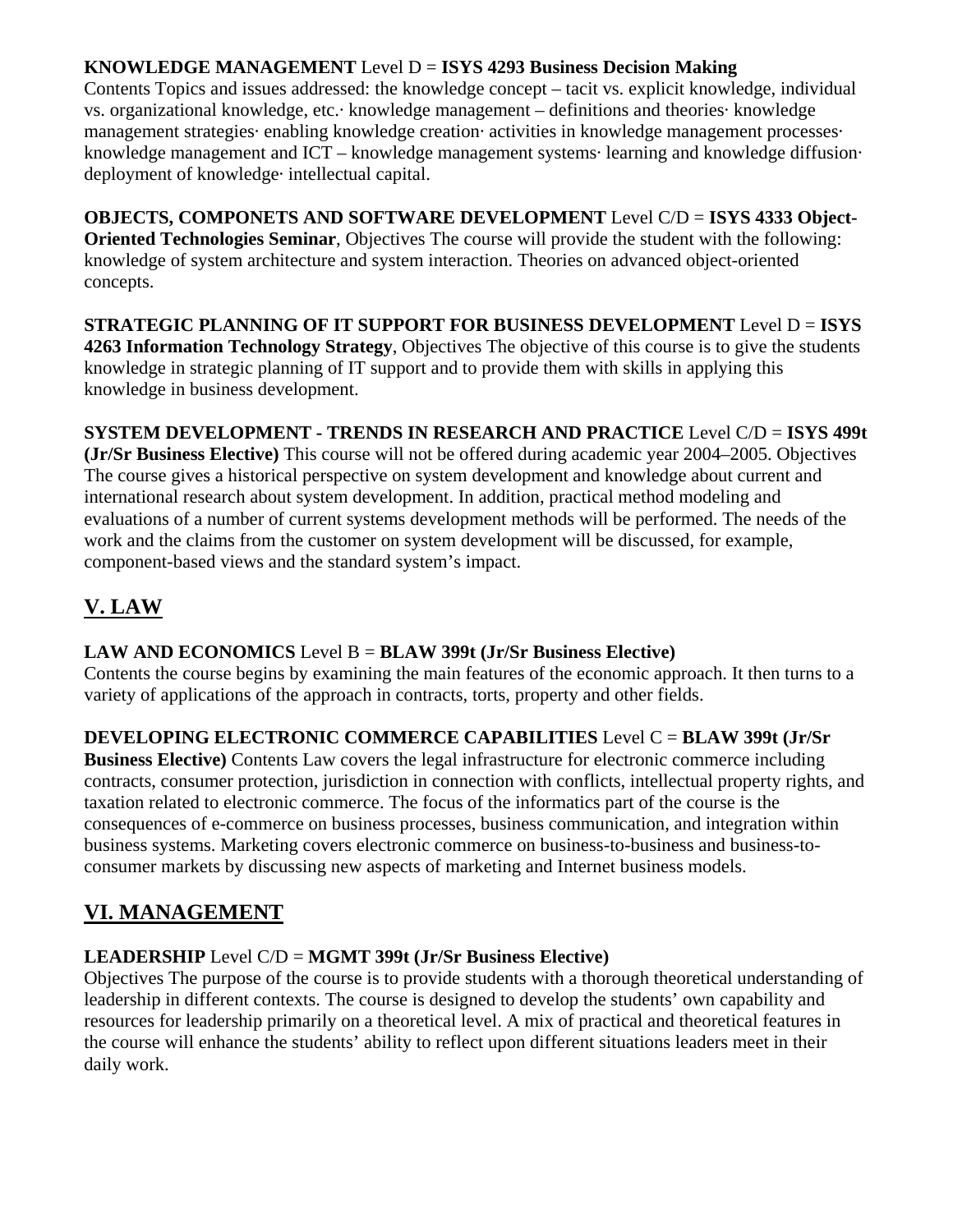# **ENTREPRENEURIAL CREATIVITY** Level C/D = **MGMT 399t (Jr/Sr Business Elective)**

Contents Theoretical concepts, definitions, meanings, and implications of 'entrepreneurial ways of thinking'; creative problem-solving methods; individual and team creativity in general; concepts of 'creating' over and above 'creativity'; the creator/entrepreneur, both individual and team, as central player(s)/catalyst(s) in the entrepreneurial change process - identifying opportunities, networking/marshalling resources, and committing resources for gain; entrepreneurial behavior.

### **ENTREPRENEURSHIP AND BUSINESS PLANNING** Level A = **MGMT 399t (Jr/Sr Business**

**Elective)** Contents The course is an introductory course in business administration and consists of three parts: 1. A general introduction to business administration, the fundamental models, concepts and scientific theory. 2. Entrepreneurship, new venturing, enterprise as a life style, Conditions and actions for start up and growth. 3. Business planning, business idea and business development. The business plan with emphasis on the new and the small firms.

### **ENVIRONMENTAL MANAGEMENT** Level C/D = **MGMT 399t (Jr/Sr Business Elective)**

Contents · Environmental problems facing the global environment. Ideologies for analysis of and solutions to global environmental problems. Business opportunities presented by environmental problems and the growing environmental public opinion. Product life-cycle assessment, Analysis of companies in Sweden and abroad that are developing an environmentally friendly profile, Models for the analysis of a company or an organization from the perspective of ecological environment, Using environmental management tools in practice.

### **INNOVATIVE FORMS OF ORGANIZING** Level C/D = **MGMT 399t (Jr/Sr Business Elective)**

Objectives The aims of the course are as follows: to introduce the students to classics of organization theory · to enhance the students' understanding of recent organizational and managerial trends and corresponding problems, practice empirical and theoretical research skills (in view of master thesis and potential PhD interests) conduct a problem-orientated project in a field of relevance.

#### **INTERNATIONAL MANAGEMENT** Level C/D = **MGMT 4583 International Management**

Contents A course in International Management has a broad field of knowledge to cover. In order to get some depth we have decided to focus mainly on three areas; (1) International and Global Strategies - the world as global or regional markets, strategies for successful internationalization, and (2) Management of the International Firm - internationalization processes, organizational forms, control and coordination across borders, integration and responsiveness, new organizing principles in MNCs etc. (3) Cross Cultural Issues - managing across borders, intercultural communication, different leadership styles, intercultural teams etc.

#### **NEW VENTURE DEVELOPMENT** Level C/D = **MGMT 499t (Jr/Sr Business Elective)**

Contents Theoretical concepts, definitions, meanings, and implications of new business formation and early business development; particular emphasis is given to entrepreneurial action including opportunity development, strategic development, and resource development at different critical stages of pre-startup, start-up, and early growth; related linkages to environmental, infrastructure, and network support factors; preparation of real business plans - this is a crucial learning vehicle in this course; case studies on new start-up firms, including the critical decisions and experiences from inception to present state that owner/managers face.

# **ORGANIZATION AND LEADERSHIP** Level A = **MGMT 399t (Jr/Sr Business Elective)**

Objectives The course aims at introducing the student to the phenomenon of organizations in contemporary society. It also aims at an introduction to leadership. The student will be trained to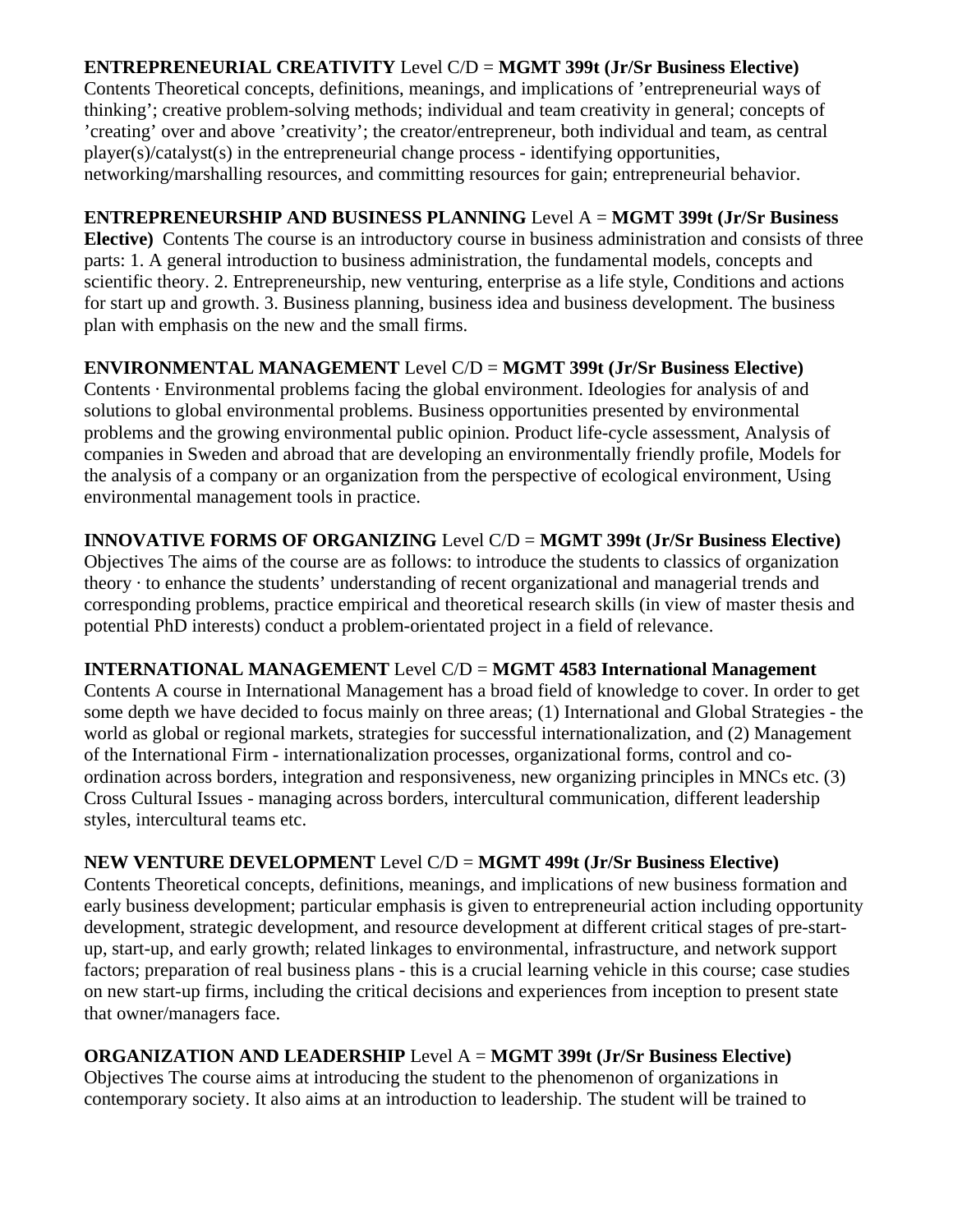critically assess and use theories, models and concepts within the areas organization and leadership. The objective is to create an understanding of different practical situations related to the leading and managing of organizations, and how these can be analyzed/interpreted and dealt with, using theories, models and concepts from the literature.

# **SMALL BUSINESS MANAGEMENT** Level C/D = **MGMT 399t (Jr/Sr Business Elective)**

Contents Participants are provided with a grounding in theories and concepts of the management of small business. The course will consist of different modules: key concepts (such as the small firm, the small business owner, the embeddedness of small firms), strategic development of small firms, challenges in small business management such as growth, ICT, internationalization and managing human resources. A particular emphasis is placed also on family firms.

# **STRATEGIC CHANGE** Level C/D = **MGMT 499t (Jr/Sr Business Elective)**

Contents Several theoretical perspectives on strategic change will be introduced, from analytical and sequential planning to more creative and emergent processes. Different aspects of strategic change will be covered, such as competitive positions, innovative strategies and entrepreneurial strategy making, corporate entrepreneurship, the learning organization, strategic thinking and acting, corporate culture and change, and the politics of change. The course will emphasize managerial capabilities for leading strategic change and implementing new strategies.

# **STRATEGY AND TECHNOLOGY** Level B = **MGMT 499t (Jr/Sr Business Elective)**

Objectives Strategic Management is by nature a holistic, integrative subject since the ability to take a holistic view is a pre-requisite for being a successful manager. Consequently, this course builds on the more functional courses in marketing, organization theory, finance, etc. to create insights in management areas such as strategic analysis and strategic choice. The course links strategic management and technology in a unique, entrepreneurial manner. As a consequence, the course stresses the link between strategic management as a general activity and the specifics of technology management (i.e. product development, production management, innovation management, quality management).

**SUPPLY CHAIN MANAGEMENT** Level B = **No Transfer NOTR** (students interested in Supply Chain Management should take the Advanced Supply Chain Management Course Level C/D)

# **ADVANCED SUPPLY CHAIN MANAGEMENT** Level C/D = **MKTG 399t (Jr/Sr Business**

**Elective)** Contents The course evolves round six basic logistics themes: integration of supply chains and inter-organizational collaboration, strategic alliances development, building logistical alliances, TPL firms - roles and development, performance in supply chains, strategic alliance development and its effects on supply chains.

# **VII. MARKETING**

# **MARKETING MANAGEMENT** Level B = **No Transfer NOTR**

# **EVENT MARKETING & BRANDING** Level C/D = **MKTG 399t (Jr/Sr Business Elective)**

Objectives This course aims at forming an understanding of the concepts Event Marketing and Branding. We concentrate on both concepts from a marketing perspective and consider them as part of an organization's marketing communications. Within this framework different objectives and methods are considered. It should be noted that the course does not primarily focus on HOW TO CREATE an event even though this is ONE relevant part of the course.